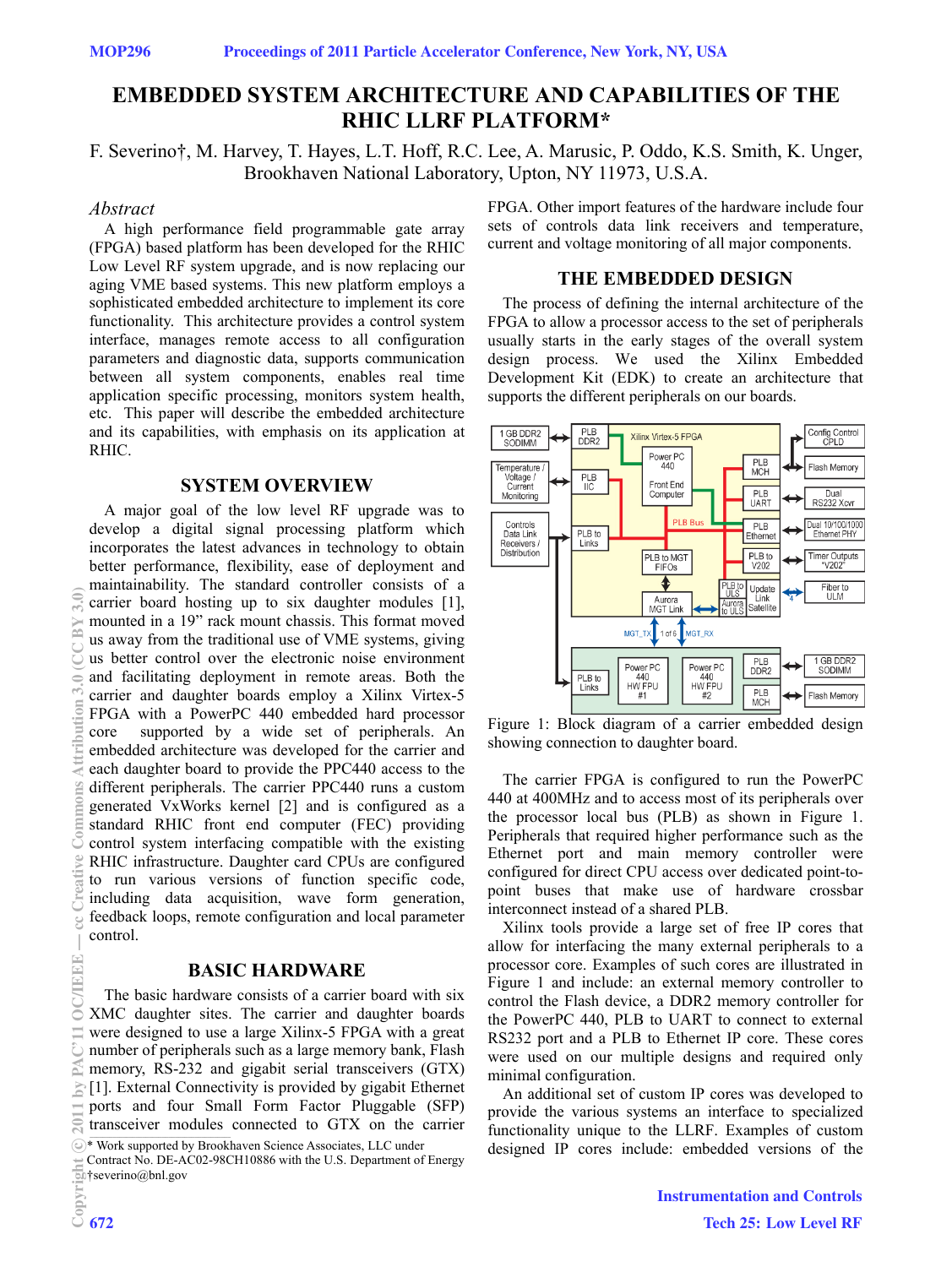RHIC V108 utility module and V202 delay generator, the Aurora communication link, a PLB to update link master (ULM) core and a PLB to IIC Bus.

#### *Embedded Utility Module*

 The embedded utility module provides the FEC with synchronized, ring equipment parameters via Real Time Data Link, synchronous software event execution (Event Link) and FEC remote reset capability. This core is also used on the daughter card designs when there is need to access RTDL data or to execute functions synchronous to event link events.

# *Delay Generator Module*

A VHDL version of a RHIC V202 delay module was developed for use in the LLRF FEC. This embedded delay generator supports up to 8 PPM users and a single instance can be configured for up to 32 external channels. It is often used to bring delayed events directly to other firmware blocks in our system such as NCO and the phase detector [4,5].

# *Status Monitor Support*

Extensive monitoring of temperature, power supply voltage and currents is available for the carrier and daughter boards. The PLB to IIC bus shown in Figure 1 top left was develop to bring these measurements to the FEC which allows monitoring via the control system.

### *Aurora Communication Link*

Aurora is a point to point, low latency protocol for high speed serial communication. The PLB to Aurora FIFO provides a high bandwidth connection between CPUs on both sides of the GTX Aurora core. Software drivers were developed for ease of communication between the FEC and a daughter card CPU. The aurora GTX was configured as a dual lane design with peak speed of 500 Mbytes/Sec. In practice data transfer between the FEC and a daughter card is limited by the speed of the processors. We have reached data throughput higher than 16 Mbytes/Sec between PowerPCs across an aurora link. A fabric connection from a daughter digitizer to aurora will deliver data to the FEC at much higher rates.

# *Update Link Access*

A deterministic, gigabit serial timing and data link was developed and is used by every sub-system to deliver data used for time critical purposes [3]. The Update Link (UL) consists of a fiber optic network connecting all chassis together via a centralized master chassis we called the Update Link Master (ULM). In the current implementation the UL provides a means of communication between all sub-systems including the FECs, daughter CPUs as well as other logic cores in FPGA fabric.

### *Remote Re-Configuration*

Device drivers and Accelerator Device Object (ADO) software were develop to support remote programming of Software were develop to support remote programming of<br> **Instrumentation and Controls**<br>
Tech 25: Low Level RF 673

the flash device which is an integral part of all boards in this platform. A user can download new firmware or software to any board and then remotely reconfigure the card to load the new code into the FPGA.

# **CONTROL SYSTEM DEVELOPMENTS AND FUNCTIONALITIES**

The carrier was designed to connect seamlessly into the existing control system infrastructure via Ethernet. The control system accesses the different daughter resources through the FEC. The PowerPC on the various daughter cards run event-driven, purpose specific, stand alone code instead of an operating system. Standalone code was chosen for the daughter cards over VxWorks to maintain a higher level of determinism and synchronization with the hardware. Examples of standalone code running on a daughter PowerPC include: RHIC wave form generators, feedback loops, etc.

### *Kernel Developments*

We used Wind River Workbench 2.6 to create a VxWorks 6.5 kernel for the carrier PowerPC, and added the necessary software utilities to give it the functionality of a RHIC FEC [7]. The default Xilinx board support package was enhanced by adding kernel support for the configuration flash device. This allows the FEC to manage the flash device for updating FPGA firmware, storing the boot-rom and modifying boot line configuration parameters.

### *Waveform Generator Functionality*

Waveform Generators are used to define each cavity voltage and phase on a RHIC ramp [8]. A new feature of the DAC/DDS daughter module is the implementing of digital IQ modulation and Waveform Generator software in the FPGA [4], replacing analog RF modulators and VME based WFG hardware from the old system. WFG software was ported to run on the DAC PowerPC, maintaining the same functionality of standard VME style WFG. The new WFG uses the same ADO as the VME implementation to present higher level software (WFG GUI) with the same interface. Digital I/Q modulators combined with WFG on the same device is a great improvement for the RF systems in reducing cavity phase  $\overline{\mathbb{S}}$ drift, eliminating RF noise at the I/Q modulator and providing better dynamic range for control of voltage and phase functions.

# *Time Stamping And Data Correlation*

All LLRF data can be time stamped using a 48bit time stamp generated and distributed by the ULM. Data is usually acquired in a daughter card, tagged with its corresponding time stamp and handed off to the FEC for time stamping at the FEC level. We can guarantee data correlation across all RF chassis within 10us granularity and the rest of the RHIC control system is guarantee to within 1ms.